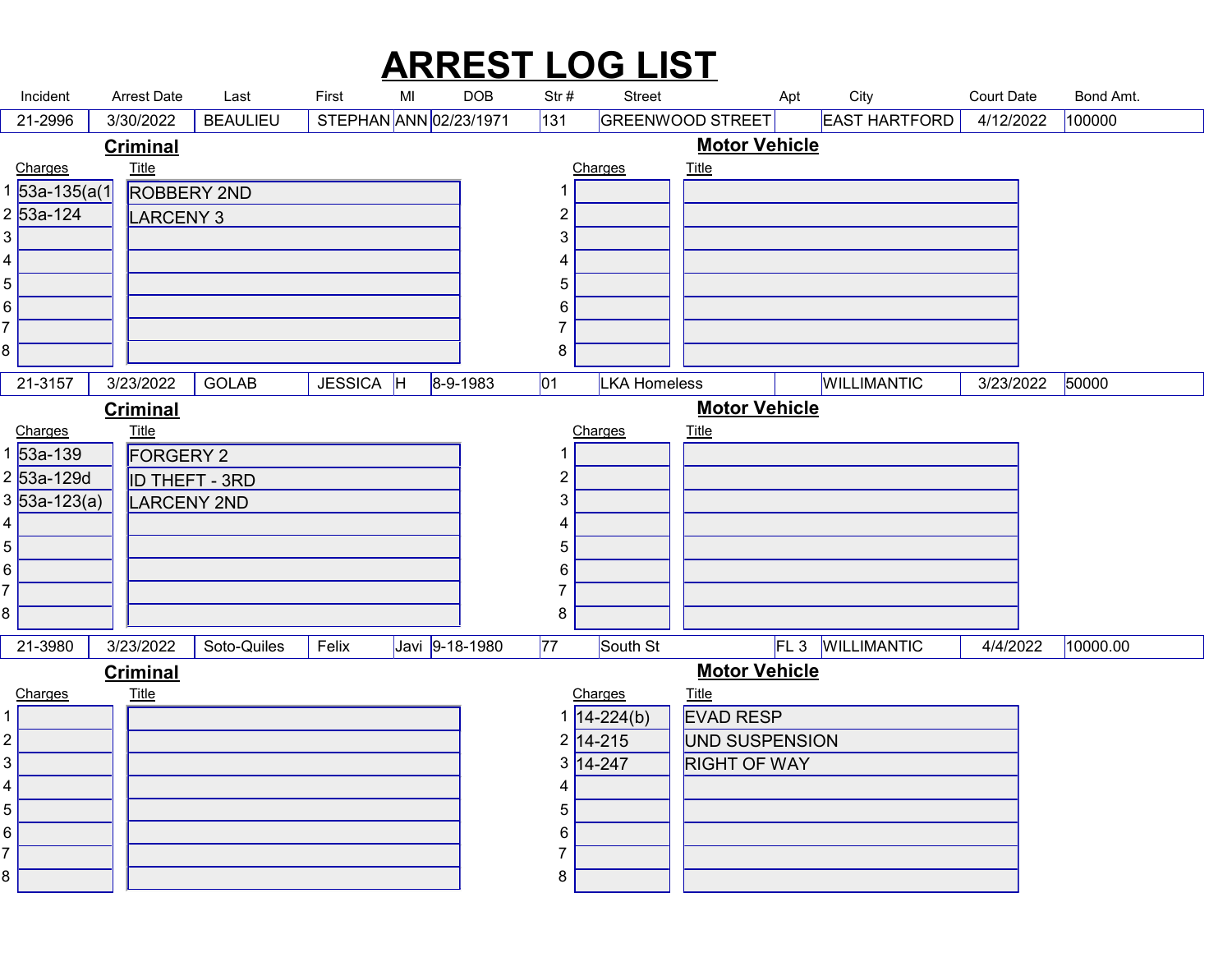| <b>ARREST LOG LIST</b><br>City<br><b>Arrest Date</b><br>MI<br><b>DOB</b><br><b>Court Date</b><br>Incident<br>First<br>Str#<br>Street<br>Last<br>Apt<br>$ 2\rangle$<br>3/29/1999<br><b>NEW BRITAIN</b><br>10000<br>22-67<br>3/17/2022<br>Riccardi<br>Davis Street<br>3/29/2022<br>Michael<br><b>Motor Vehicle</b><br><b>Criminal</b><br><b>Title</b><br><b>Title</b><br>Charges<br>Charges<br>53a-125a<br>LARCENY 5<br>-1<br>$2 53a-128c(a) $<br>$\overline{2}$<br><b>PAYMNT CRD THFT</b><br>3<br>3<br>4<br>4<br>5<br>5 <br>6 <br>6<br>$\overline{7}$<br>8<br>8<br>Scot 1/28/2000<br>56<br>3/4/2022 20000<br>$22 - 774$<br>Evergreen Trl PLS<br>3/3/2022   Karlzen<br>Dylan<br><b>COVENTRY</b><br><b>Motor Vehicle</b><br><b>Criminal</b><br><u>Charges</u><br>1 53a-32<br><b>Title</b><br>Charges<br>$Title$<br><b>PROBATION VIOL</b><br>-1<br>2 <br>$\overline{c}$<br>$3\vert$<br>3<br>4  <br>4<br>5 <br>5<br>6 <br>6<br>$\overline{7}$<br>8<br>8<br>$5 - 1 - 1963$ |        |           |        |              |    |                |                    |          |           |           |
|----------------------------------------------------------------------------------------------------------------------------------------------------------------------------------------------------------------------------------------------------------------------------------------------------------------------------------------------------------------------------------------------------------------------------------------------------------------------------------------------------------------------------------------------------------------------------------------------------------------------------------------------------------------------------------------------------------------------------------------------------------------------------------------------------------------------------------------------------------------------------------------------------------------------------------------------------------------------|--------|-----------|--------|--------------|----|----------------|--------------------|----------|-----------|-----------|
|                                                                                                                                                                                                                                                                                                                                                                                                                                                                                                                                                                                                                                                                                                                                                                                                                                                                                                                                                                      |        |           |        |              |    |                |                    |          |           |           |
|                                                                                                                                                                                                                                                                                                                                                                                                                                                                                                                                                                                                                                                                                                                                                                                                                                                                                                                                                                      |        |           |        |              |    |                |                    |          |           |           |
|                                                                                                                                                                                                                                                                                                                                                                                                                                                                                                                                                                                                                                                                                                                                                                                                                                                                                                                                                                      |        |           |        |              |    |                |                    |          |           |           |
|                                                                                                                                                                                                                                                                                                                                                                                                                                                                                                                                                                                                                                                                                                                                                                                                                                                                                                                                                                      |        |           |        |              |    |                |                    |          |           |           |
|                                                                                                                                                                                                                                                                                                                                                                                                                                                                                                                                                                                                                                                                                                                                                                                                                                                                                                                                                                      |        |           |        |              |    |                |                    |          |           | Bond Amt. |
|                                                                                                                                                                                                                                                                                                                                                                                                                                                                                                                                                                                                                                                                                                                                                                                                                                                                                                                                                                      |        |           |        |              |    |                |                    |          |           |           |
|                                                                                                                                                                                                                                                                                                                                                                                                                                                                                                                                                                                                                                                                                                                                                                                                                                                                                                                                                                      |        |           |        |              |    |                |                    |          |           |           |
|                                                                                                                                                                                                                                                                                                                                                                                                                                                                                                                                                                                                                                                                                                                                                                                                                                                                                                                                                                      |        |           |        |              |    |                |                    |          |           |           |
|                                                                                                                                                                                                                                                                                                                                                                                                                                                                                                                                                                                                                                                                                                                                                                                                                                                                                                                                                                      |        |           |        |              |    |                |                    |          |           |           |
|                                                                                                                                                                                                                                                                                                                                                                                                                                                                                                                                                                                                                                                                                                                                                                                                                                                                                                                                                                      |        |           |        |              |    |                |                    |          |           |           |
|                                                                                                                                                                                                                                                                                                                                                                                                                                                                                                                                                                                                                                                                                                                                                                                                                                                                                                                                                                      |        |           |        |              |    |                |                    |          |           |           |
|                                                                                                                                                                                                                                                                                                                                                                                                                                                                                                                                                                                                                                                                                                                                                                                                                                                                                                                                                                      |        |           |        |              |    |                |                    |          |           |           |
|                                                                                                                                                                                                                                                                                                                                                                                                                                                                                                                                                                                                                                                                                                                                                                                                                                                                                                                                                                      |        |           |        |              |    |                |                    |          |           |           |
|                                                                                                                                                                                                                                                                                                                                                                                                                                                                                                                                                                                                                                                                                                                                                                                                                                                                                                                                                                      |        |           |        |              |    |                |                    |          |           |           |
|                                                                                                                                                                                                                                                                                                                                                                                                                                                                                                                                                                                                                                                                                                                                                                                                                                                                                                                                                                      |        |           |        |              |    |                |                    |          |           |           |
|                                                                                                                                                                                                                                                                                                                                                                                                                                                                                                                                                                                                                                                                                                                                                                                                                                                                                                                                                                      |        |           |        |              |    |                |                    |          |           |           |
|                                                                                                                                                                                                                                                                                                                                                                                                                                                                                                                                                                                                                                                                                                                                                                                                                                                                                                                                                                      |        |           |        |              |    |                |                    |          |           |           |
|                                                                                                                                                                                                                                                                                                                                                                                                                                                                                                                                                                                                                                                                                                                                                                                                                                                                                                                                                                      |        |           |        |              |    |                |                    |          |           |           |
|                                                                                                                                                                                                                                                                                                                                                                                                                                                                                                                                                                                                                                                                                                                                                                                                                                                                                                                                                                      |        |           |        |              |    |                |                    |          |           |           |
|                                                                                                                                                                                                                                                                                                                                                                                                                                                                                                                                                                                                                                                                                                                                                                                                                                                                                                                                                                      |        |           |        |              |    |                |                    |          |           |           |
|                                                                                                                                                                                                                                                                                                                                                                                                                                                                                                                                                                                                                                                                                                                                                                                                                                                                                                                                                                      |        |           |        |              |    |                |                    |          |           |           |
|                                                                                                                                                                                                                                                                                                                                                                                                                                                                                                                                                                                                                                                                                                                                                                                                                                                                                                                                                                      |        |           |        |              |    |                |                    |          |           |           |
|                                                                                                                                                                                                                                                                                                                                                                                                                                                                                                                                                                                                                                                                                                                                                                                                                                                                                                                                                                      | 22-641 | 3/17/2022 | KONIAR | <b>KAREN</b> | IJ | 947            | <b>FLANDERS RD</b> | COVENTRY | 3/18/2022 | 1000      |
|                                                                                                                                                                                                                                                                                                                                                                                                                                                                                                                                                                                                                                                                                                                                                                                                                                                                                                                                                                      |        |           |        |              |    |                |                    |          |           |           |
| <b>Motor Vehicle</b><br><b>Criminal</b>                                                                                                                                                                                                                                                                                                                                                                                                                                                                                                                                                                                                                                                                                                                                                                                                                                                                                                                              |        |           |        |              |    | -1             |                    |          |           |           |
| $Title$<br><b>Title</b><br>Charges<br>Charges<br>$\overline{53a-223^*}$<br><b>VIO PROTECT ORD</b>                                                                                                                                                                                                                                                                                                                                                                                                                                                                                                                                                                                                                                                                                                                                                                                                                                                                    | 2      |           |        |              |    | $\overline{2}$ |                    |          |           |           |
|                                                                                                                                                                                                                                                                                                                                                                                                                                                                                                                                                                                                                                                                                                                                                                                                                                                                                                                                                                      |        |           |        |              |    | 3              |                    |          |           |           |
|                                                                                                                                                                                                                                                                                                                                                                                                                                                                                                                                                                                                                                                                                                                                                                                                                                                                                                                                                                      |        |           |        |              |    |                |                    |          |           |           |
| 4<br>4                                                                                                                                                                                                                                                                                                                                                                                                                                                                                                                                                                                                                                                                                                                                                                                                                                                                                                                                                               | 6      |           |        |              |    | 6              |                    |          |           |           |
| 5 <br>5                                                                                                                                                                                                                                                                                                                                                                                                                                                                                                                                                                                                                                                                                                                                                                                                                                                                                                                                                              |        |           |        |              |    | $\overline{7}$ |                    |          |           |           |
| 3                                                                                                                                                                                                                                                                                                                                                                                                                                                                                                                                                                                                                                                                                                                                                                                                                                                                                                                                                                    |        |           |        |              |    | 8              |                    |          |           |           |
|                                                                                                                                                                                                                                                                                                                                                                                                                                                                                                                                                                                                                                                                                                                                                                                                                                                                                                                                                                      |        |           |        |              |    |                |                    |          |           |           |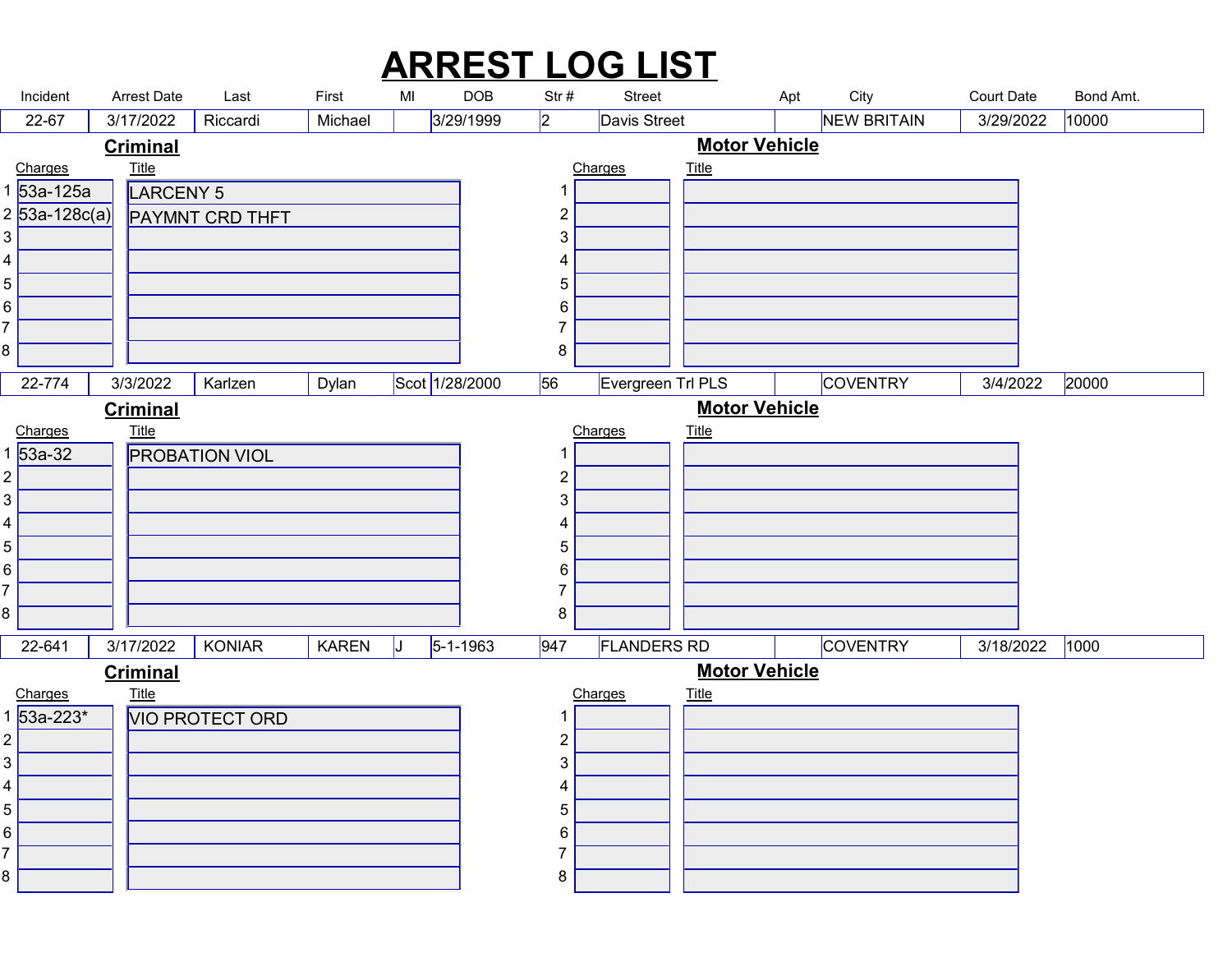|                     | Incident                        | Arrest Date                     | Last                                   | First        | MI | <b>DOB</b>     | Str#                | <b>ARREST LOG LIST</b><br><b>Street</b> |                                      | City<br>Apt             | <b>Court Date</b> | Bond Amt. |  |
|---------------------|---------------------------------|---------------------------------|----------------------------------------|--------------|----|----------------|---------------------|-----------------------------------------|--------------------------------------|-------------------------|-------------------|-----------|--|
|                     | 22-30                           | 3/17/2022                       | <b>KONIAR</b>                          | <b>KAREN</b> |    | $5 - 1 - 1963$ | 947                 | <b>FLANDERS RD</b>                      |                                      | COVENTRY                | 3/18/2022         | 1000      |  |
|                     | Charges                         | <b>Criminal</b><br><u>Title</u> |                                        |              |    |                |                     | Charges                                 | <b>Motor Vehicle</b><br><b>Title</b> |                         |                   |           |  |
|                     | 53a-223*                        |                                 | <b>VIO PROTECT ORD</b>                 |              |    |                | -1                  |                                         |                                      |                         |                   |           |  |
| $\overline{2}$      |                                 |                                 |                                        |              |    |                | $\overline{c}$      |                                         |                                      |                         |                   |           |  |
| 3<br>4              |                                 |                                 |                                        |              |    |                | $\mathfrak{S}$<br>4 |                                         |                                      |                         |                   |           |  |
| 5                   |                                 |                                 |                                        |              |    |                | $5\phantom{.0}$     |                                         |                                      |                         |                   |           |  |
| 6                   |                                 |                                 |                                        |              |    |                | 6                   |                                         |                                      |                         |                   |           |  |
| 8                   |                                 |                                 |                                        |              |    |                | 7<br>8              |                                         |                                      |                         |                   |           |  |
|                     | 22-809                          |                                 | $3/6/2022$ KINGMAN CHRISTIA G 8-9-1996 |              |    |                |                     | 245 <b>HEBRON RD</b>                    |                                      | <b>Example 1</b> BOLTON | $3/18/2022$ 0     |           |  |
|                     |                                 | <b>Criminal</b>                 |                                        |              |    |                |                     |                                         | <b>Motor Vehicle</b>                 |                         |                   |           |  |
|                     | Charges                         | <b>Title</b>                    |                                        |              |    |                |                     | Charges                                 | <u>Title</u>                         |                         |                   |           |  |
| $\overline{c}$      |                                 |                                 |                                        |              |    |                | $\overline{c}$      | $14 - 219(c)$                           | OP HWY>60-CAR                        |                         |                   |           |  |
| $\mathfrak{B}$      |                                 |                                 |                                        |              |    |                | 3                   |                                         |                                      |                         |                   |           |  |
| 4                   |                                 |                                 |                                        |              |    |                | 4                   |                                         |                                      |                         |                   |           |  |
| 5<br>6              |                                 |                                 |                                        |              |    |                | 5<br>6              |                                         |                                      |                         |                   |           |  |
|                     |                                 |                                 |                                        |              |    |                | 7                   |                                         |                                      |                         |                   |           |  |
| 8                   |                                 |                                 |                                        |              |    |                | 8                   |                                         |                                      |                         |                   |           |  |
|                     | 22-814                          | 3/7/2022                        | St. Cyr                                | Clifford     |    | Rog 7/22/1964  | 234                 | Armstrong Rd                            |                                      | 1B Coventry             | 3/8/2022          | 2500      |  |
|                     |                                 | <b>Criminal</b>                 |                                        |              |    |                |                     | Charges                                 | <b>Motor Vehicle</b>                 |                         |                   |           |  |
|                     | Charges<br>$1\overline{53a-61}$ | $Title$<br>ASSAULT 3            |                                        |              |    |                | 1                   |                                         | <b>Title</b>                         |                         |                   |           |  |
|                     | 2 53a-182                       |                                 | <b>DISORDERLY CNDT</b>                 |              |    |                | $\overline{c}$      |                                         |                                      |                         |                   |           |  |
| 3                   |                                 |                                 |                                        |              |    |                | $\mathfrak{S}$      |                                         |                                      |                         |                   |           |  |
| 4<br>$\overline{5}$ |                                 |                                 |                                        |              |    |                | 4<br>5              |                                         |                                      |                         |                   |           |  |
| 6                   |                                 |                                 |                                        |              |    |                | 6                   |                                         |                                      |                         |                   |           |  |
|                     |                                 |                                 |                                        |              |    |                | 7                   |                                         |                                      |                         |                   |           |  |
| 8                   |                                 |                                 |                                        |              |    |                | 8                   |                                         |                                      |                         |                   |           |  |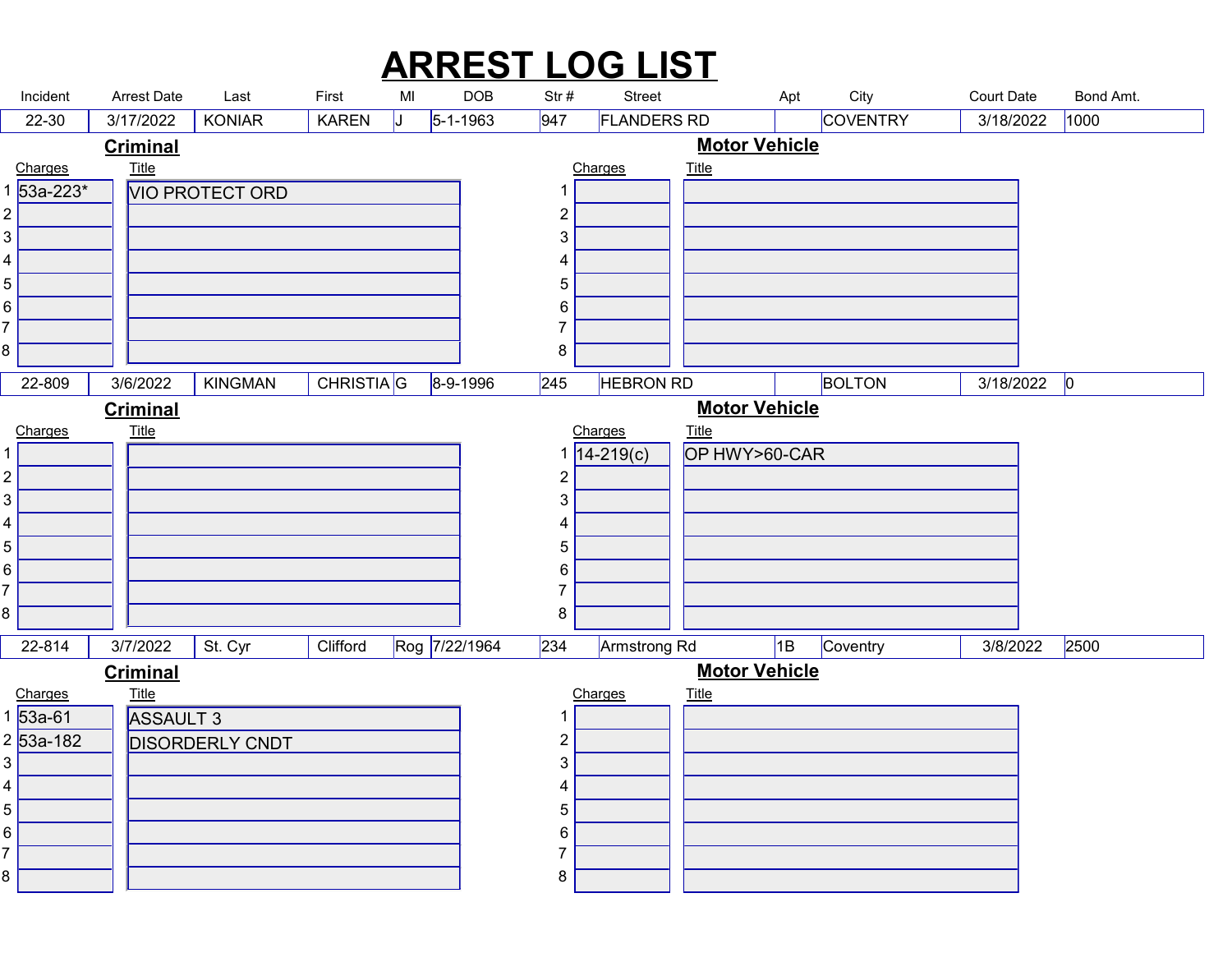#### $\begin{array}{c|c|c|c|c|c|c} \hline \text{An rest Date} & \text{Last} & \text{First} & \text{M} & \text{DOB} & \text{Str#} & \text{Stret} & \text{Apt} & \text{City} & \text{Court Date} & \text{Bond Amt.} \\ \hline 22-853 & 3/10/2022 & |CRUZ & |ANTHON & |10/16/1990 & |3480 & |MAIN STAPTZ & |COVENTRY & |3/29/2022 & |0 & \text{Curr.} \\ \hline \text{Criminal} & & & & & & & & & & & & & & & & & & & & & & & & &$ ARREST LOG LIST Arrest Date Last First MI 22-853 | 3/10/2022 | CRUZ | ANTHON | |10/16/1990 |3480 |MAIN ST APT 2 | COVENTRY | 3/29/2022 |0 | Charges  $\begin{array}{ccc} 4 & 1 \\ 1 & 1 \end{array}$  **Title** that the contract of the contract of the contract of the contract of the contract of the contract of the contract of the contract of the contract of the contract of the contract of the contract of the contract of t 3/10/2022 CRUZ **ANTHON** 10/16/1990 UND SUSPENSION 14-215 OP/PRK UNREG MV 14-12(a)\* MINIMUM INSRNCE 14-213b Charges Title **Title The Community of the Community of the Community of the Community of the Community of the Community of the Community of the Community of the Community of the Community of the Community of the Community of the Commu Criminal** Motor Vehicle 22-886 | 3/14/2022 | KLOTER | MITCH |THO |10/11/1999 |302 |Silver St | COVENTRY | 3/24/2022 |0 | Charges Title 8 a.C. (1980) and the set of the set of the set of the set of the set of the set of the set of the set of the<br>Set of the set of the set of the set of the set of the set of the set of the set of the set of the set of the **Title** that the contract of the contract of the contract of the contract of the contract of the contract of the contract of the contract of the contract of the contract of the contract of the contract of the contract of t 3/14/2022 KLOTER MITCH THO 10/11/1999 NO PASSING ZONE 14-234 IL OP MV-HARASS 14-240a Charges Title 8 a.C. (1985). A contract of the second state of the second state of the second state of the second state of t<br>1980 and 1980 and 1980 and 1980 and 1980 and 1980 and 1980 and 1980 and 1980 and 1980 and 1980 and 1980 and 19 **Title The Community of the Community of the Community of the Community of the Community of the Community of the Community of the Community of the Community of the Community of the Community of the Community of the Commu Criminal** Motor Vehicle 22-886 | 3/14/2022 | REED | KAYLA |MAE|6/1/2001 |409 |LAZY LANE | |SOUTHINGTON | 3/24/2022 |500 | LITTERING VIOL 22a-250(a) CRIM MISCHIEF 3 53a-117 Charges Title **Title The Community of the Community of the Community of the Community of the Community of the Community of the Community of the Community of the Community of the Community of the Community of the Community of the Commu** 3/14/2022 | REED | KAYLA | MAE 6/1/2001 **14-146** THROW OBJECTS Charges Title **Title The Community of the Community of the Community of the Community of the Community of the Community of the Community of the Community of the Community of the Community of the Community of the Community of the Commu Criminal** Motor Vehicle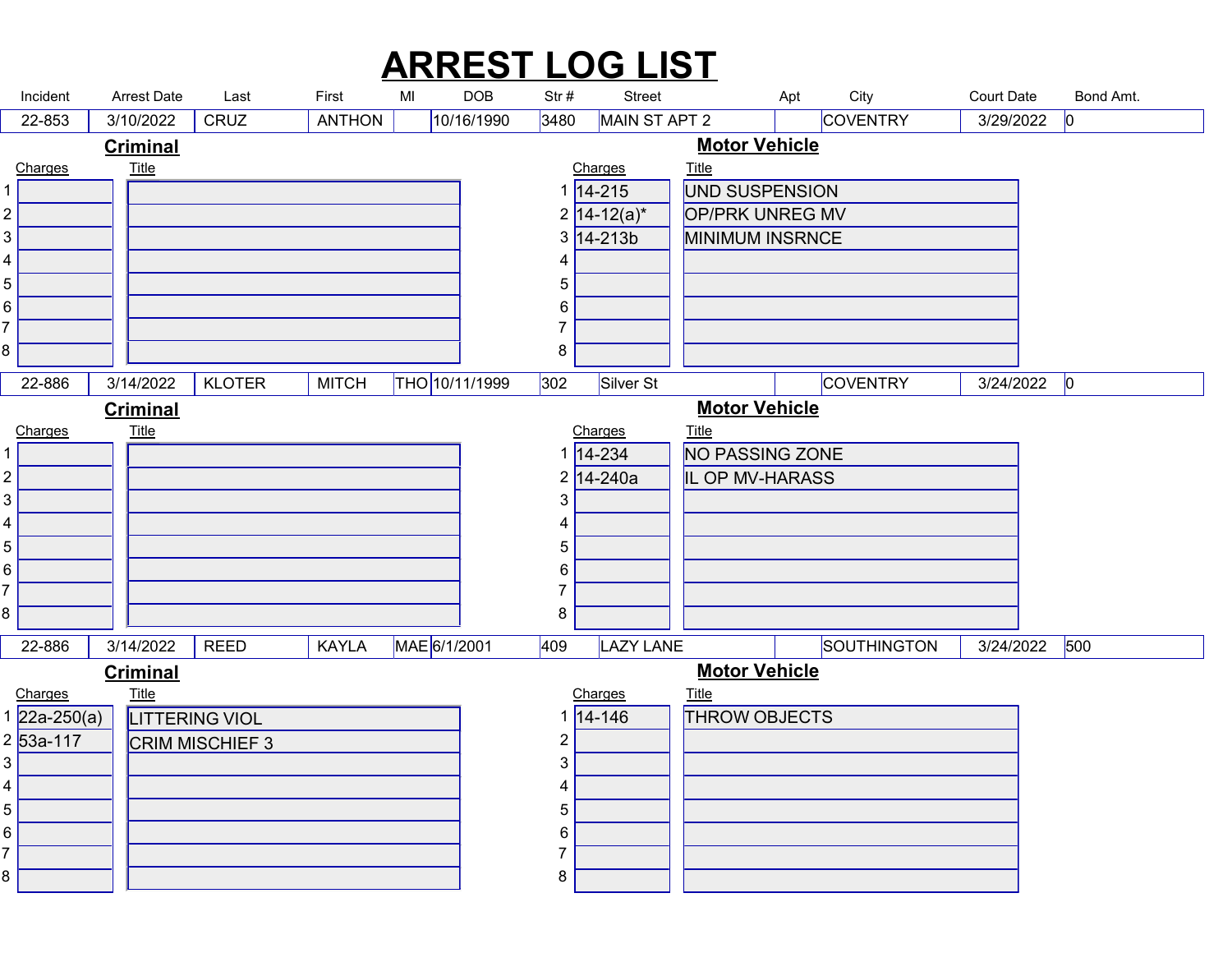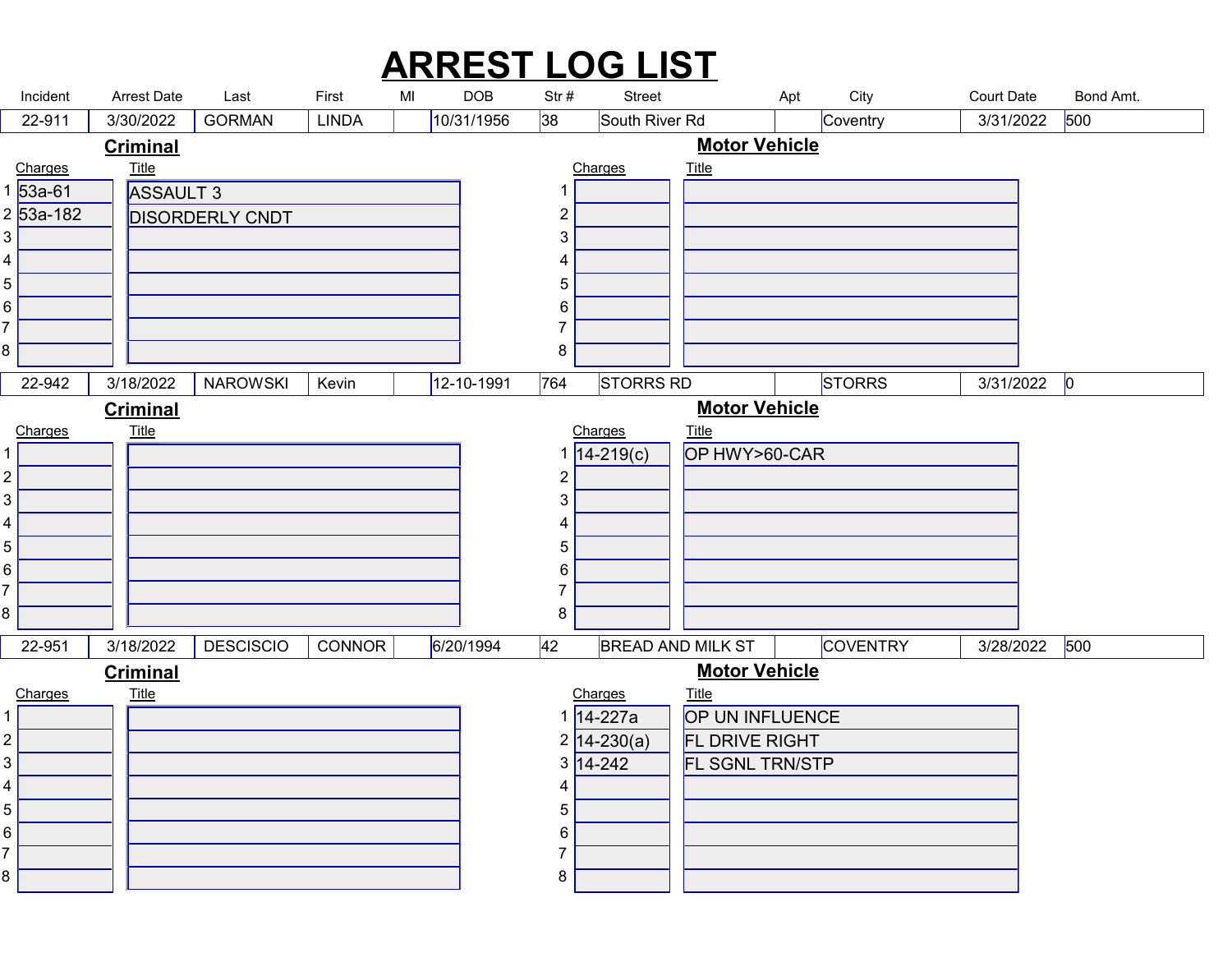|                                | Incident | <b>Arrest Date</b>      | Last           | First                    | MI       | <b>DOB</b>     | Str#                | <b>ARREST LOG LIST</b><br>Street |                                           | City<br>Apt | <b>Court Date</b> | Bond Amt.        |  |
|--------------------------------|----------|-------------------------|----------------|--------------------------|----------|----------------|---------------------|----------------------------------|-------------------------------------------|-------------|-------------------|------------------|--|
|                                | 22-982   | 3/20/2022               | <b>FOGARTY</b> | <b>BADEN</b>             |          | 7/16/2003      | 94                  | <b>PLYMOUTH LN</b>               |                                           | MANCHESTER  |                   | 3/31/2022<br> 0  |  |
| Charges                        |          | <b>Criminal</b>         |                |                          |          |                |                     | Charges                          | <b>Motor Vehicle</b><br><b>Title</b>      |             |                   |                  |  |
|                                |          | <b>Title</b>            |                |                          |          |                |                     | $1 14-219(c) $                   | OP HWY>60-CAR                             |             |                   |                  |  |
| $\overline{2}$                 |          |                         |                |                          |          |                |                     | $2 14 - 12(a)^{*} $              | <b>OP/PRK UNREG MV</b>                    |             |                   |                  |  |
| 3<br>4                         |          |                         |                |                          |          |                | $\mathbf{3}$<br>4   |                                  |                                           |             |                   |                  |  |
| $\mathbf 5$                    |          |                         |                |                          |          |                | $5\phantom{.0}$     |                                  |                                           |             |                   |                  |  |
| 6<br>⇁                         |          |                         |                |                          |          |                | 6                   |                                  |                                           |             |                   |                  |  |
| 8                              |          |                         |                |                          |          |                | $\overline{7}$<br>8 |                                  |                                           |             |                   |                  |  |
|                                | $22-994$ | 3/20/2022 <b>FRAZER</b> |                | $\big $ JOSHUA $\big $ C |          | $6 - 9 - 1983$ | 37                  | <b>HOLL ST</b>                   |                                           | MANCHESTER  |                   | 03/30/2022 25000 |  |
|                                |          | <b>Criminal</b>         |                |                          |          |                |                     |                                  | <b>Motor Vehicle</b>                      |             |                   |                  |  |
| Charges<br>$1 \vert$           |          | <b>Title</b>            |                |                          |          |                |                     | Charges<br>1 14-227a             | <b>Title</b><br>OP UN INFLUENCE           |             |                   |                  |  |
| $\overline{c}$                 |          |                         |                |                          |          |                |                     | $2\sqrt{14-12(a)^{*}}$           | OP/PRK UNREG MV                           |             |                   |                  |  |
| $\mathbf{3}$                   |          |                         |                |                          |          |                |                     | $3 \overline{)14 - 215}$         | UND SUSPENSION                            |             |                   |                  |  |
| 4<br>$\overline{5}$            |          |                         |                |                          |          |                |                     | $4 14-213b $<br>$5 14-222 $      | MINIMUM INSRNCE<br><b>RECKLESS DRIVNG</b> |             |                   |                  |  |
| 6                              |          |                         |                |                          |          |                | 6                   |                                  |                                           |             |                   |                  |  |
| 8                              |          |                         |                |                          |          |                | 7<br>8              |                                  |                                           |             |                   |                  |  |
|                                | 22-1065  | 3/25/2022               | <b>GLIDDEN</b> | JAIDIN                   | <b>A</b> | 3/4/2001       | 208                 | ORCHARD HILL LN                  |                                           | WILLIMANTIC |                   | $4/7/2022$ 0     |  |
|                                |          | <b>Criminal</b>         |                |                          |          |                |                     |                                  | <b>Motor Vehicle</b>                      |             |                   |                  |  |
| Charges                        |          | <u>Title</u>            |                |                          |          |                |                     | Charges                          | <b>Title</b>                              |             |                   |                  |  |
| 1                              |          |                         |                |                          |          |                | $\overline{c}$      | $1 14-219(c) $                   | OP HWY>60-CAR                             |             |                   |                  |  |
| $\overline{c}$<br>$\mathbf{3}$ |          |                         |                |                          |          |                | 3                   |                                  |                                           |             |                   |                  |  |
| 4                              |          |                         |                |                          |          |                | 4                   |                                  |                                           |             |                   |                  |  |
| $\sqrt{5}$                     |          |                         |                |                          |          |                | 5                   |                                  |                                           |             |                   |                  |  |
| 6                              |          |                         |                |                          |          |                | 6<br>7              |                                  |                                           |             |                   |                  |  |
| 8                              |          |                         |                |                          |          |                | 8                   |                                  |                                           |             |                   |                  |  |
|                                |          |                         |                |                          |          |                |                     |                                  |                                           |             |                   |                  |  |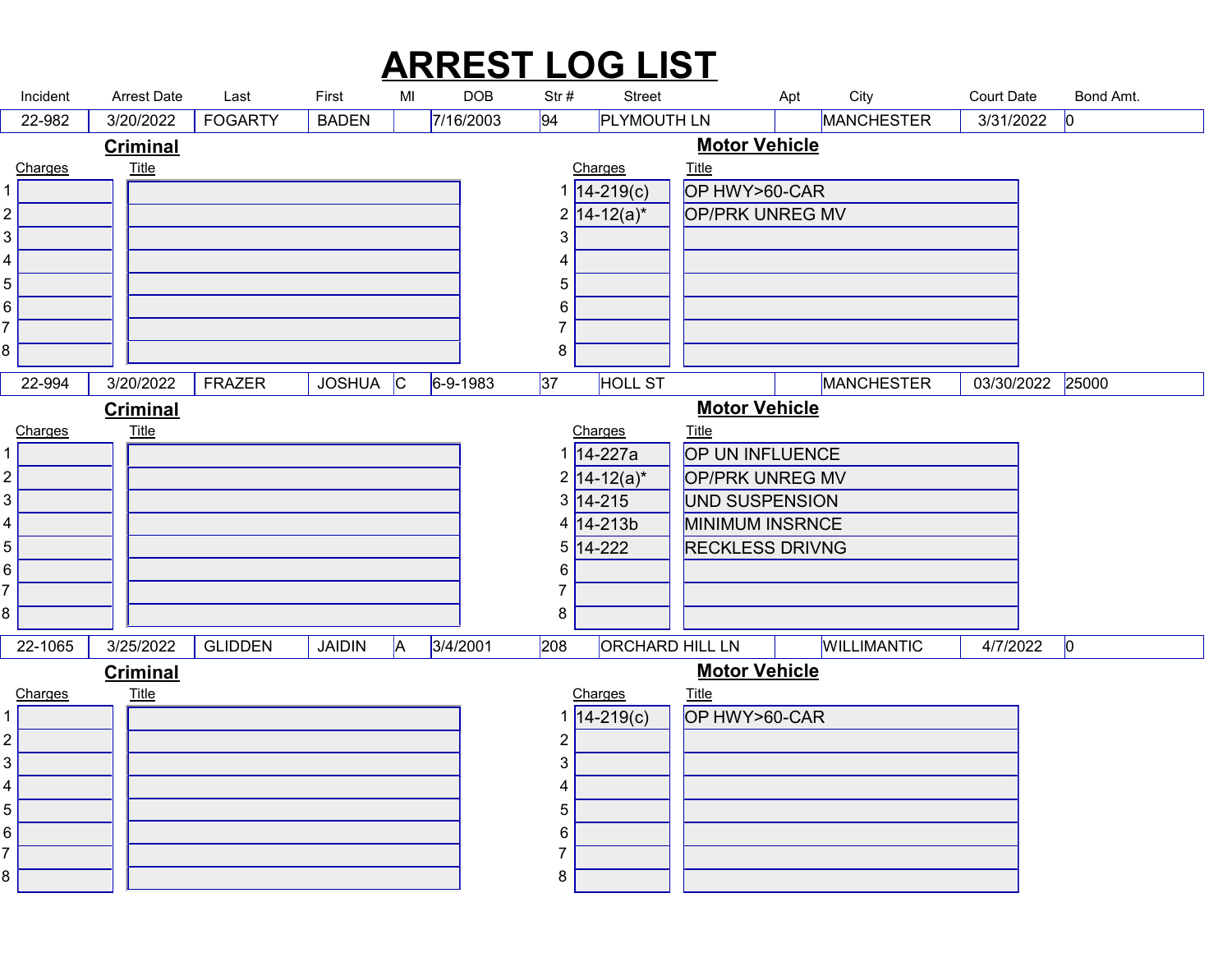|                                             |                     |                                 |                        |                                            |                    |                         |                                | <b>ARREST LOG LIST</b>        |                                      |                                  |                                |                    |  |
|---------------------------------------------|---------------------|---------------------------------|------------------------|--------------------------------------------|--------------------|-------------------------|--------------------------------|-------------------------------|--------------------------------------|----------------------------------|--------------------------------|--------------------|--|
|                                             | Incident<br>22-1071 | Arrest Date<br>3/25/2022        | Last<br><b>LEBLOND</b> | First<br><b>COREY</b>                      | MI<br>$\mathbf{L}$ | <b>DOB</b><br>6/12/1973 | Str#<br>265                    | <b>Street</b><br>daleville Rd |                                      | City<br>Apt<br><b>WILLINGTON</b> | <b>Court Date</b><br>3/28/2022 | Bond Amt.<br>10000 |  |
|                                             | Charges             | <b>Criminal</b><br><b>Title</b> |                        |                                            |                    |                         |                                | Charges                       | <b>Motor Vehicle</b><br><b>Title</b> |                                  |                                |                    |  |
|                                             | 1 53a-61            | <b>ASSAULT 3</b>                |                        |                                            |                    |                         | -1                             |                               |                                      |                                  |                                |                    |  |
|                                             | 2 53a-182           |                                 | <b>DISORDERLY CNDT</b> |                                            |                    |                         | $\overline{c}$                 |                               |                                      |                                  |                                |                    |  |
| 4                                           | 3 53a-107           |                                 | CRIM TRESPASS 1        |                                            |                    |                         | $\mathbf{3}$<br>4              |                               |                                      |                                  |                                |                    |  |
| 5                                           |                     |                                 |                        |                                            |                    |                         | 5                              |                               |                                      |                                  |                                |                    |  |
| 6                                           |                     |                                 |                        |                                            |                    |                         | 6                              |                               |                                      |                                  |                                |                    |  |
| 8                                           |                     |                                 |                        |                                            |                    |                         | 7<br>8                         |                               |                                      |                                  |                                |                    |  |
|                                             |                     | 22-1088 3/26/2022 REED          |                        | $\sqrt{\frac{J_{\text{e}}}{J_{\text{e}}}}$ |                    | 12/13/2003              | 49                             | MILLER FARM RD                |                                      | <b>COVENTRY</b>                  | $4/7/2022$ 0                   |                    |  |
|                                             |                     | <b>Criminal</b>                 |                        |                                            |                    |                         |                                |                               | <b>Motor Vehicle</b>                 |                                  |                                |                    |  |
|                                             | Charges             | <b>Title</b>                    |                        |                                            |                    |                         |                                | Charges                       | <u>Title</u>                         |                                  |                                |                    |  |
|                                             |                     |                                 |                        |                                            |                    |                         |                                | $14 - 219(c)$                 | OP HWY>60-CAR                        |                                  |                                |                    |  |
| $\overline{c}$<br>3                         |                     |                                 |                        |                                            |                    |                         | $\overline{c}$<br>3            |                               |                                      |                                  |                                |                    |  |
| 4                                           |                     |                                 |                        |                                            |                    |                         | 4                              |                               |                                      |                                  |                                |                    |  |
| 5                                           |                     |                                 |                        |                                            |                    |                         | 5                              |                               |                                      |                                  |                                |                    |  |
| 6                                           |                     |                                 |                        |                                            |                    |                         | 6<br>7                         |                               |                                      |                                  |                                |                    |  |
| 8                                           |                     |                                 |                        |                                            |                    |                         | 8                              |                               |                                      |                                  |                                |                    |  |
|                                             | 22-1090             | 3/26/2022                       | <b>SERKSNAS</b>        | <b>PATRICK A</b>                           |                    | $3 - 25 - 2004$         | 1696                           | MAIN ST                       |                                      | GLASTONBURY                      | $4/7/2022$ 0                   |                    |  |
|                                             | Charges             | <b>Criminal</b><br><b>Title</b> |                        |                                            |                    |                         |                                | Charges                       | <b>Motor Vehicle</b><br><b>Title</b> |                                  |                                |                    |  |
|                                             |                     |                                 |                        |                                            |                    |                         |                                | $14 - 219(c)$                 | OP HWY>60-CAR                        |                                  |                                |                    |  |
| $\overline{c}$<br>$\ensuremath{\mathsf{3}}$ |                     |                                 |                        |                                            |                    |                         | $\overline{c}$<br>$\mathbf{3}$ |                               |                                      |                                  |                                |                    |  |
|                                             |                     |                                 |                        |                                            |                    |                         | 4                              |                               |                                      |                                  |                                |                    |  |
| 4                                           |                     |                                 |                        |                                            |                    |                         | 5                              |                               |                                      |                                  |                                |                    |  |
| 5                                           |                     |                                 |                        |                                            |                    |                         |                                |                               |                                      |                                  |                                |                    |  |
| 6                                           |                     |                                 |                        |                                            |                    |                         | 6<br>7                         |                               |                                      |                                  |                                |                    |  |
| 8                                           |                     |                                 |                        |                                            |                    |                         | 8                              |                               |                                      |                                  |                                |                    |  |